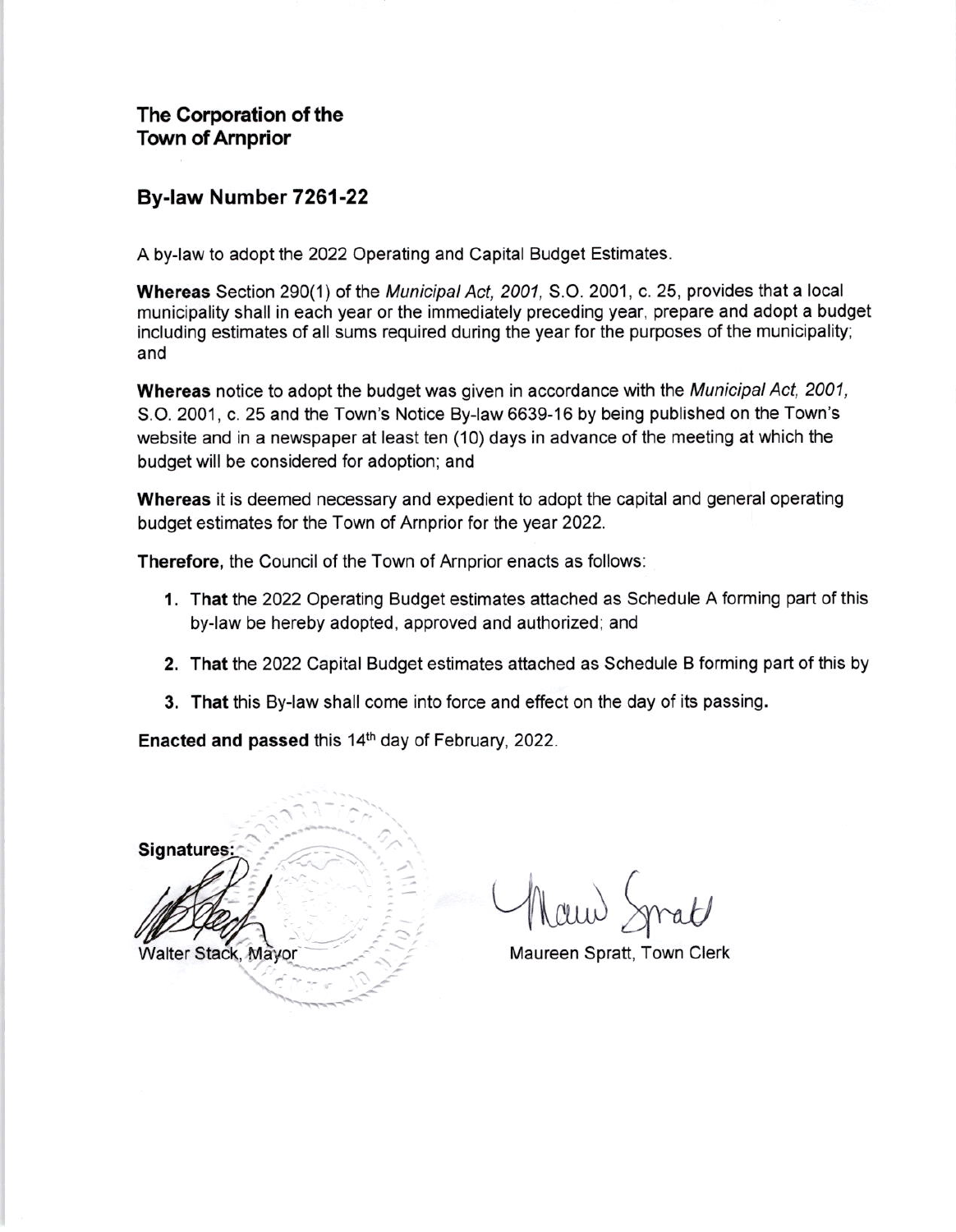## **Schedule A – 2022 Operating Budget Estimates**

| <b>Description</b>                          | <b>Revenues</b> | <b>Expenses</b> | 2022 Budget  |
|---------------------------------------------|-----------------|-----------------|--------------|
| <b>Taxation</b>                             |                 |                 |              |
| <b>Revenue from Taxation</b>                | \$10,374,969    | \$0             | \$10,374,969 |
| Payments in Lieu of Taxation                | 125,000         | $\overline{0}$  | 125,000      |
| <b>General Government</b>                   |                 |                 |              |
| Council                                     | $\mathbf 0$     | 223,500         | (223, 500)   |
| <b>Clerk</b>                                | 43,000          | 416,900         | (373,900)    |
| <b>Corporate Management</b>                 | 188,750         | 1,022,700       | (833,950)    |
| <b>Human Resources</b>                      | 0               | 120,200         | (120, 200)   |
| <b>Information Systems</b>                  | 24,905          | 263,600         | (238, 695)   |
| <b>Protection to Persons &amp; Property</b> |                 |                 |              |
| <b>Fire Services</b>                        | 171,212         | 862,896         | (691, 684)   |
| <b>Police Services</b>                      | 0               | 1,704,342       | (1,704,342)  |
| Animal Services & By-Law Enforcement        | 38,770          | 102,800         | (64, 030)    |
| <b>Public Works</b>                         |                 |                 |              |
| <b>Public Works</b>                         | 88,600          | 1,979,898       | (1,891,298)  |
| <b>Vehicles and Equipment</b>               | 647,900         | 262,400         | 385,500      |
| <b>Buildings</b>                            | 0               | 334,050         | (334, 050)   |
| <b>Crossing Guards</b>                      | 4,064           | 38,800          | (34, 736)    |
| Cemetery                                    | 113,500         | 110,550         | 2,950        |
| <b>Environmental Services</b>               |                 |                 |              |
| Waterworks                                  | 3,519,614       | 2,396,068       | 1,123,546    |
| Wastewater                                  | 2,416,130       | 1,952,140       | 463,990      |
| Waste Management                            | 1,012,800       | 961,800         | 51,000       |
| <b>Parks and Recreation</b>                 |                 |                 |              |
| Parks                                       | 4,250           | 376,600         | (372, 350)   |
| Marina                                      | 85,200          | 76,600          | 8,600        |
| Programs                                    | 134,350         | 371,175         | (236, 825)   |
| Nick Smith Centre - Programs                | 911,042         | 736,600         | 174,442      |
| Nick Smith Centre - Building                | 0               | 1,260,750       | (1,260,750)  |
| <b>Community Services</b>                   |                 |                 |              |
| <b>Museum</b>                               | 48,880          | 202,100         | (153, 220)   |
| Protection, Inspection & Control            | 250,000         | 245,370         | 4,630        |
| <b>Planning and Zoning</b>                  | 26,600          | 126,050         | (99, 450)    |
| Marketing and Economic Development          | 19,000          | 221,200         | (202, 200)   |
| <b>Grants and Subsidies</b>                 | 3,067,331       | 505,051         | 2,562,280    |
| To Reserves / Reserve Funds                 | 0               | 6,441,727       | (6,441,727)  |
| <b>Total Operating Budget</b>               | \$23,315,867    | \$23,315,867    | \$0          |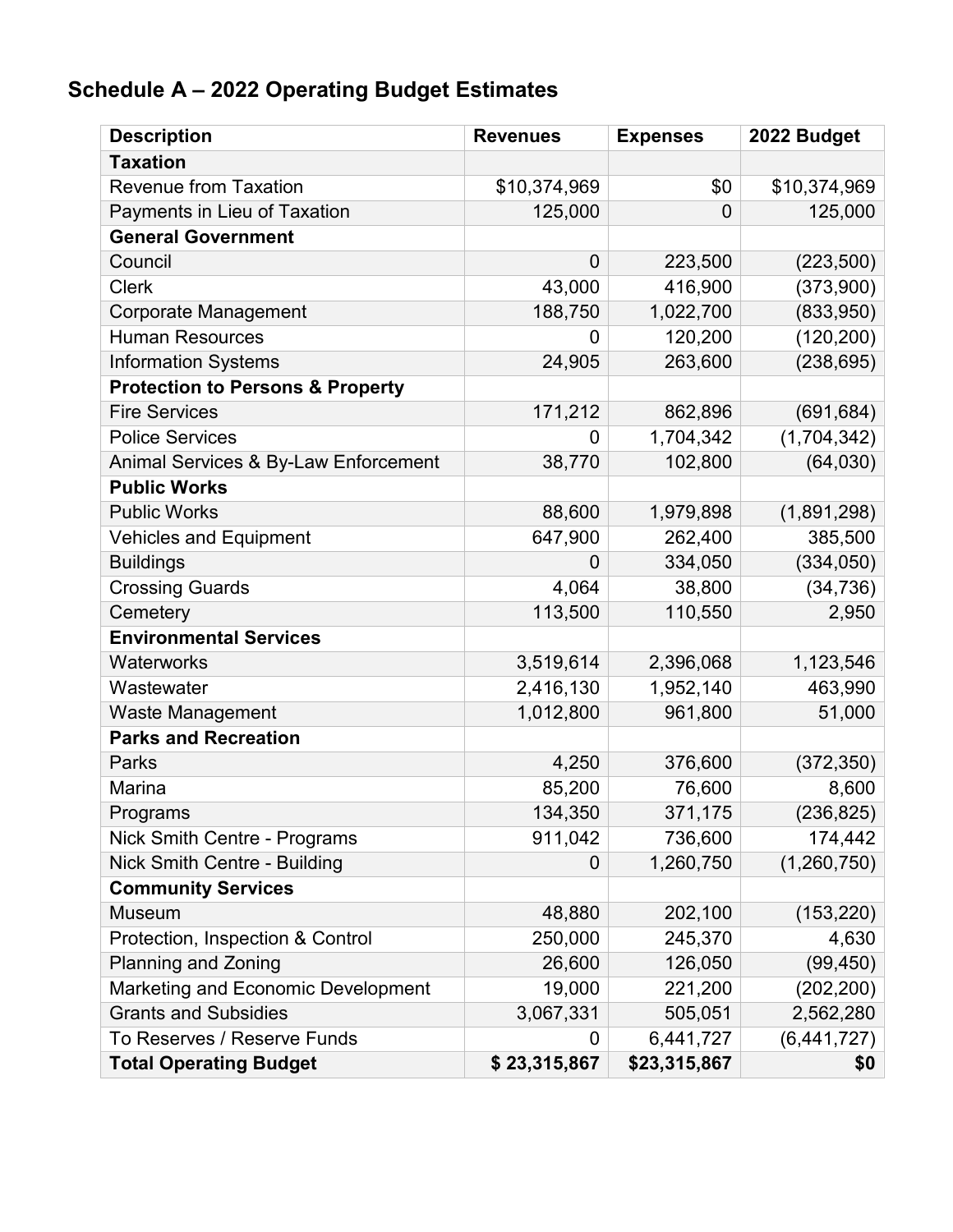## **Schedule B – 2022 Capital Budget**

|                                                                                                                                                     | <b>Total</b>                  | <b>Revenue Source</b> |                                      |                         |                                    |                                         |
|-----------------------------------------------------------------------------------------------------------------------------------------------------|-------------------------------|-----------------------|--------------------------------------|-------------------------|------------------------------------|-----------------------------------------|
| <b>Capital Project</b>                                                                                                                              | <b>Project</b><br><b>Cost</b> | <b>Grants</b>         | <b>Development</b><br><b>Charges</b> | <b>Reserves</b><br>Levy | <b>Reserves</b><br><b>Water/WW</b> | <b>Reserve / Fund Name</b>              |
| <b>Linear Infrastructure</b>                                                                                                                        |                               |                       |                                      |                         |                                    |                                         |
| Rolling Road Rehab Program - Road<br>resurfacing, asphalt & sidewalk patches.                                                                       | 250,000                       |                       | 25,000                               | 225,000                 |                                    | Capital Expenditure Reserve Fund        |
| <b>Craig Street Reconstruction: Craig Street</b><br>from William St. W to Mary Street Full<br>Recons; watermain, sewer, sidewalk (one<br>side only) | 1,600,000                     |                       |                                      | 800,000                 | 800,000                            | CERF 50%, Water 25%, WW 25%             |
| Hugh Street Reconstruction - Hugh Street<br>from William St. W to Dead end; sewer,<br>watermain, sidewalk (one side only)                           | 1,800,000                     | 1,657,466             |                                      | 71,267                  | 71,267                             | CERF 50%, Water 25%, WW 25%             |
| <b>TOTAL Linear Infrastructure</b>                                                                                                                  | 3,650,000                     | 1,657,466             | 25,000                               | 1,096,267               | 871,267                            |                                         |
| <b>Facilities</b>                                                                                                                                   |                               |                       |                                      |                         |                                    |                                         |
| WFP Roof Replacement / Repair - to<br>address a current roof leak impacting the<br>facility.                                                        | 100,000                       |                       |                                      |                         | 100,000                            | <b>Water Reserve</b>                    |
| Stanley Tourangeau Building - To add a<br>monitored fire alarm system to the Fire Hall.                                                             | 15,000                        |                       |                                      | 15,000                  |                                    | <b>Capital Expenditure Reserve Fund</b> |
| <b>Nick Smith Centre - Roof Replacement</b><br>(Section 2.0, 3.0, 4.0, 5.0, 10.0)                                                                   | 415,000                       |                       |                                      | 415,000                 |                                    | Capital Expenditure Reserve Fund        |
| <b>Nick Smith Centre - Address repair</b><br>backlog (Ammonia Room upgrade)                                                                         | 45,000                        |                       |                                      | 45,000                  |                                    | Capital Expenditure Reserve Fund        |
| Nick Smith Centre - HVAC Replacement -<br>RTU #1 - Section 3.0 (1993)                                                                               | 45,000                        |                       |                                      | 45,000                  |                                    | Capital Expenditure Reserve Fund        |
| <b>Nick Smith Centre - Pool Filtration System</b>                                                                                                   | 60,000                        |                       |                                      | 60,000                  |                                    | Capital Expenditure Reserve Fund        |
| Nick Smith Centre - Desiccant Arena A &<br>B                                                                                                        | 330,000                       | 330,000               |                                      |                         |                                    |                                         |
| <b>TOTAL Facilities</b>                                                                                                                             | 1,010,000                     | 330,000               | $\mathbf{0}$                         | 580,000                 | 100,000                            |                                         |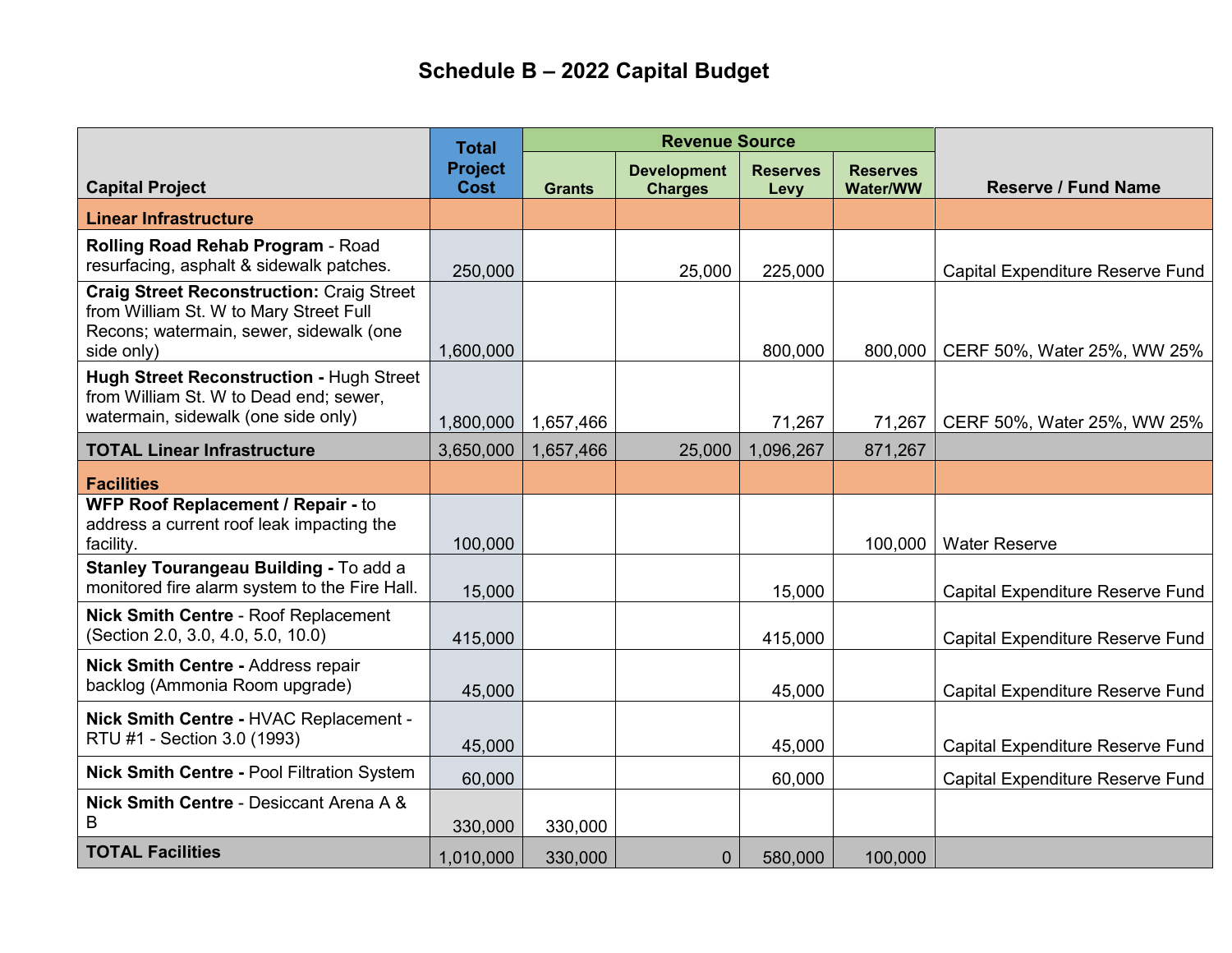|                                                                                                             | <b>Total</b>                  | <b>Revenue Source</b> |                                      |                         |                                    |                                         |
|-------------------------------------------------------------------------------------------------------------|-------------------------------|-----------------------|--------------------------------------|-------------------------|------------------------------------|-----------------------------------------|
| <b>Capital Project</b>                                                                                      | <b>Project</b><br><b>Cost</b> | <b>Grants</b>         | <b>Development</b><br><b>Charges</b> | <b>Reserves</b><br>Levy | <b>Reserves</b><br><b>Water/WW</b> | <b>Reserve / Fund Name</b>              |
| <b>Machinery &amp; Equipment</b>                                                                            |                               |                       |                                      |                         |                                    |                                         |
| Hardware Upgrades - Annual lifecycle<br>replacement of IT hardware.                                         | 10,000                        |                       |                                      | 10,000                  |                                    | <b>Capital Expenditure Reserve Fund</b> |
| Telephone System Upgrade - replace<br>the aging, unsupported Avaya system to<br>improve reliability.        | 30,000                        | 20,988                |                                      | 9,012                   |                                    | <b>Capital Expenditure Reserve Fund</b> |
| #78 Single Axle (2009) - move to<br>Tandem                                                                  | 280,000                       |                       |                                      | 280,000                 |                                    | <b>Capital Expenditure Reserve Fund</b> |
| Trackless Machine - Additional parts (6'<br>finish mower and turf tires) to allow for<br>mower capabilities | 10,000                        |                       |                                      | 10,000                  |                                    | <b>Capital Expenditure Reserve Fund</b> |
| Robert Simpson Park Beach - Mobi Mat<br>& Chair (Accessibility)                                             | 15,000                        |                       |                                      | 15,000                  |                                    | Capital Expenditure Reserve Fund        |
| <b>TOTAL Machinery &amp; Equipment</b>                                                                      | 345,000                       | 20,988                | 0                                    | 324,012                 | $\overline{0}$                     |                                         |
| <b>Vehicles</b>                                                                                             |                               |                       |                                      |                         |                                    |                                         |
| <b>Vehicle New - Provision for Snow Plow</b><br>(Loader with plow and wing)                                 | 270,000                       |                       | 270,000                              |                         |                                    | <b>Development Charges</b>              |
| Vehicle Replacement -#3 Half ton (2010)                                                                     | 37,500                        |                       |                                      | 37,500                  |                                    | Capital Expenditure Reserve Fund        |
| Vehicle Replacement - #10 Water Plant<br>Van (2009)                                                         | 35,000                        |                       |                                      |                         | 35,000                             | Water / Wastewater Reserve Fund         |
| Vehicle Replacement - Parks Truck<br>(2011)                                                                 | 37,500                        |                       |                                      | 37,500                  |                                    | <b>Capital Expenditure Reserve Fund</b> |
| <b>TOTAL Vehicles</b>                                                                                       | 380,000                       | $\overline{0}$        | 270,000                              | 75,000                  | 35,000                             |                                         |